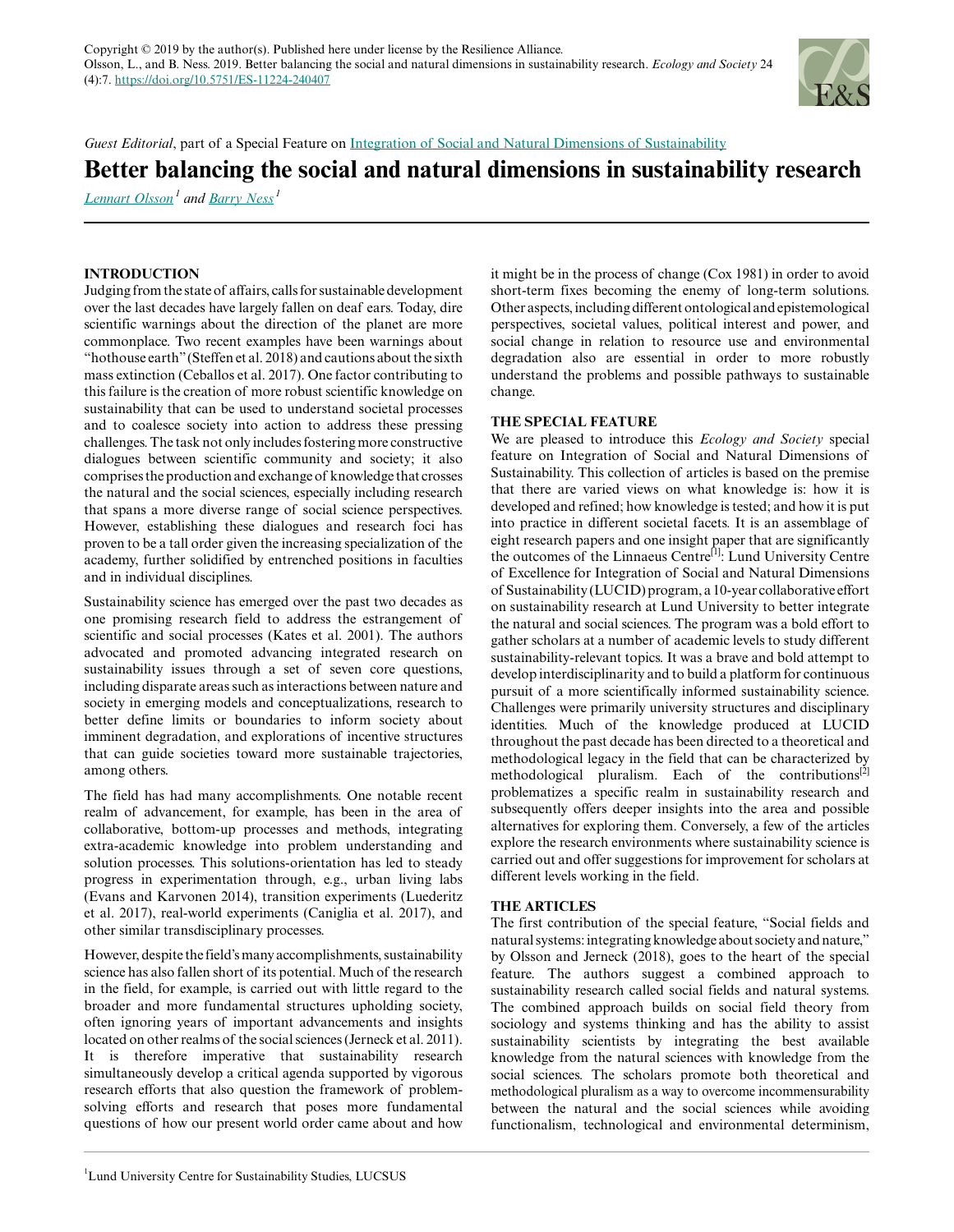and the over-reliance on rational choice theory. To strengthen their proposal, the authors illustrate two salient examples: climate change adaptation and geoengineering.

The subsequent paper, "The interdisciplinary decision problem: Popperian optimism and Kuhnian pessimism in forestry," by Persson et al. (2018*a*), examines ontological and epistemological differences that are often a barrier to integration in interdisciplinary fields such as sustainability science. By examining forest science as an example of an interdisciplinary field, the authors identify a fundamental type of interdisciplinary decision problem and examine the extent to which the problem might highlight particular challenges in interdisciplinary forest science and beyond.

Next, "A critical realist inquiry in conducting interdisciplinary research: an analysis of LUCID examples," by Nastar and colleagues (2018), is an exploration of research strategies to promote interdisciplinarity. It starts from a recognition that the scale and complexity of sustainability challenges necessitates a plurality of different social science perspectives to be incorporated in research. It shows how critical realism is a suitable ontological approach for pluralism in sustainability research. They then move to an analysis of the process and outcomes of LUCID, which maintains a heavy emphasis on incorporating social sciences into interdisciplinary sustainability research. By highlighting the need to systematically incorporate these essential elements into the research process, the authors stress the importance of an institutional setting to provide a conducive intellectual environment where authentic interdisciplinarity can emerge.

Persson and colleagues (2018*b*) also go to the core of this special feature. In their article entitled "Toward an alternative dialogue between the social and natural sciences," the authors explore two broad approaches in interdisciplinarity: unification and pluralism. By comparing different fields in sustainability, the authors conclude that none of them alone manages to provide, in a satisfactory manner, an integrated understanding of sustainability. They conclude by arguing for pluralism and advocate complex ways of articulating divergent ontological assumptions in sustainability research.

The next article in the special feature, by Knaggård et al. (2018), is entitled "Finding an academic space: reflexivity among sustainability researchers." It focuses on reflexivity in inter- and transdisciplinary sustainability research. Through focus group results from three groups of LUCID scholars, they find that the sustainability researchers, in divergent ways, experience reflexivity. They find that reflexivity about these issues seems to be crucial for how sustainability researchers construct a space for themselves within the academic system. One of the most important findings of the article is that PhD graduates are deeply reflexive about academic boundaries and how this awareness enables them to construct an academic identity that extends beyond conventional boundaries.

"Harnessing local knowledge for scientific knowledge production: challenges and pitfalls within evidence-based sustainability studies," by Persson, Johansson, and Olsson (2018*c*), explores limitations in the present interest of evidencebased sustainability studies and the epistemological challenges of incorporating practical knowledge and experience into the research process. The authors draw on examples from research in the Global South to suggest principles, such as problem-feeding, for harnessing practical experience for scientific knowledge production within sustainability studies.

The article, "At the nexus of problem solving and critical research," by Mahmoud et al. (2018), delves into the distinction between critical and problem-solving sustainability research. Through the analyses of a collection of interdisciplinary PhD theses that engage in critical and problem-solving sustainability research, the article shows how combining both approaches can emphasize that integrated understandings of humanenvironmental dynamics better facilitate multiscalar approaches, theoretical and methodological pluralism, and a combination of natural and social science theory.

"Ecosystem services between integration and economics imperialism," by Thorén and Stålhammar (2018), looks at the interdisciplinary merits of the ecosystem services concept through the lens of economics imperialism. The authors analyze a number of the critiques that have been raised with the concept, and the implications for fostering an interdisciplinary ecosystem services science.

The special feature's insight article, "Preparing the next generation of sustainability scientists," by Killion et al. (2018), takes a look at the deficiencies in current, integrative sustainability science education programs that are designed to foster inter- and transdisciplinary research. The article presents perspectives from a group of doctoral students that faced common barriers conducting integrative research, including, insufficient exposure to epistemological frameworks and team-science skills, challenges in effectively integrating diverse stakeholder perspectives into the research, and differing levels of committee support to conduct integrative research. To overcome the barriers and advance integrative research, the paper recommends how training opportunities can be better embedded within existing graduate programs.

*Responses to this article can be read online at:* [http://www.ecologyandsociety.org/issues/responses.](http://www.ecologyandsociety.org/issues/responses.php/11224) [php/11224](http://www.ecologyandsociety.org/issues/responses.php/11224)

#### **LITERATURE CITED**

 $\overline{\phantom{a}}$ 

Caniglia, G., N. Schäpke, D. L. Lang, D. J. Abson, C. Luederitz, A. Wiek, M. D. Laubichler, F. Gralla, and H. von Wehrden. 2017.

<sup>[1]</sup> The main purposes of Linnaeus grants were to create, reinforce, maintain, and uphold internationally leading research environments, and to strengthen the ability of higher education institutions to make strategic prioritizations and to profile their research. The investment was also expected to result in structural effects on the research system. The LUCID Linnaeus Centre was funded by the Swedish Research Council Formas.

<sup>&</sup>lt;sup>[2]</sup> About 500 scientific publications were published, of which 30 were PhD dissertations.